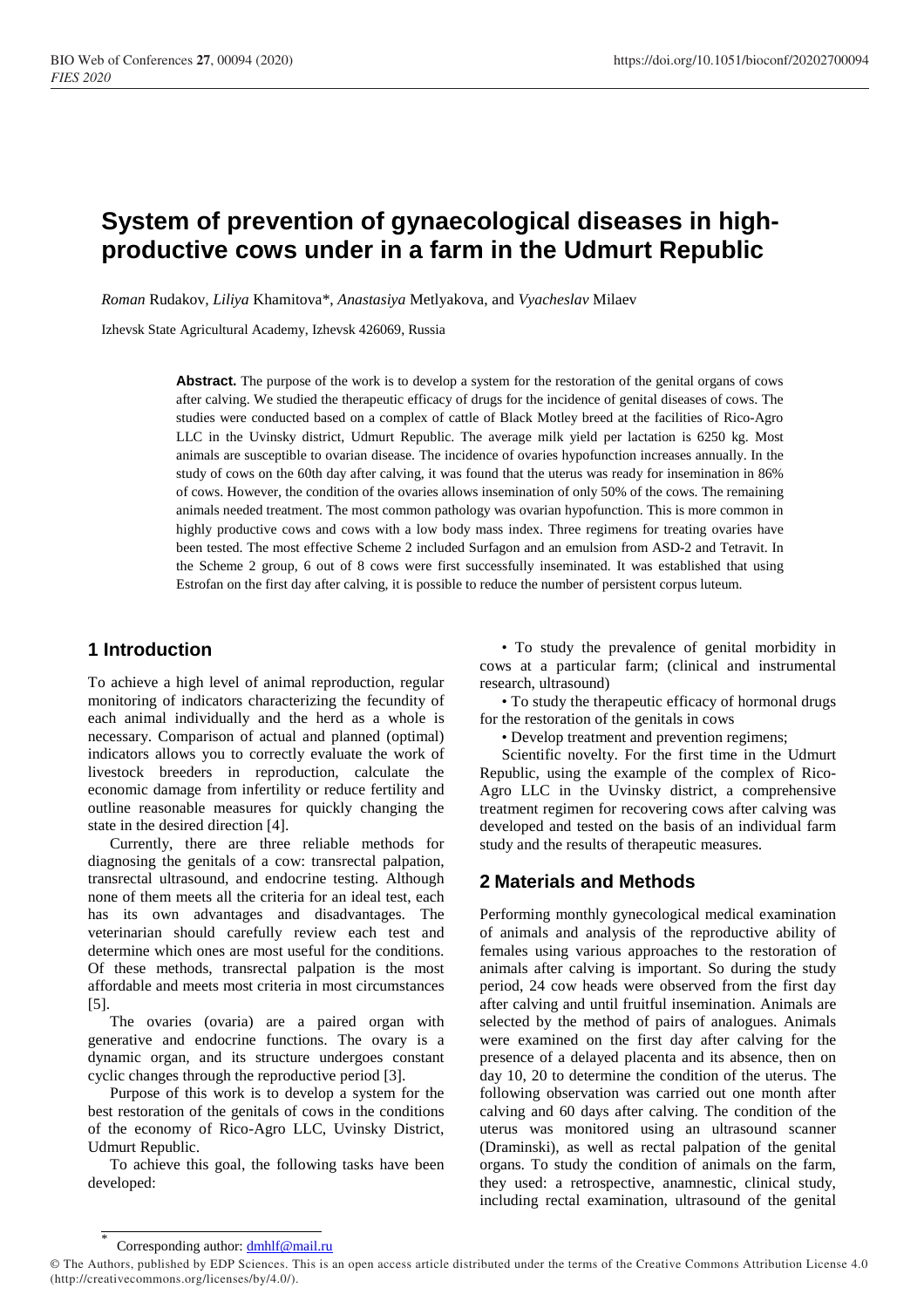organs. Cows were divided into groups according to the pathology of the ovaries and uterus for treatment in accordance with the scheme.

The following drugs were used for therapy: Progesterone is an oily clear solution for injection. Contains progesterone as an active ingredient  $-25.0$  mg. The drug has the biological effect of the natural hormone of the corpus luteum progesterone. It promotes the conversion of the endometrium from a proliferation state to a secretion state necessary for implantation and development of a fertilized egg, reduces the excitability and contractility of the muscles of the uterus and oviducts, reduces the sensitivity of the uterus to oxytocin: stimulates the development of the terminal elements of the mammary gland. Progesterone has a blocking effect on the secretion of gonadotropic releasing hormone (gonadoliberin), inhibits the formation in the pituitary gland of luteonizing and follicle-stimulating hormones. In small doses, it promotes the release of luteinizing hormone, which stimulates ovulation and development of the corpus luteum; in large doses, it delays estrus.

Surfagon is a drug whose active substance is luliberin acetate. A solution for injection, in 1 ml as an active substance, contains 5 mcg surfon. Competitively binds to cell receptors of the anterior pituitary gland, causing, like other GnRH analogues, a short-term increase in the level of sex hormones in the blood. The increased content of gonadotropins in the blood persists for 3–4 hours after administration, and then the content drops rapidly. The half-life of the surfer is the same as that of natural luliberin. During this time, the peptide breaks down into amino acids and is excreted from the body. Surfagon is used for early induction of the sexual cycle, treatment of hypofunction and follicular ovarian cysts, preventing early embryonic mortality, increasing the fertility of female farm animals.

ASD-2F contains a complex of biologically active substances, including low molecular weight organic compounds, including lower carboxylic acids, their amides, ammonium salts and choline esters; choline, primary and secondary amines, peptides, ammonium carbonate, ammonium acetic acid and water. It has a wide range of biological activity. ASD-2F is used for therapeutic and prophylactic purposes in diseases of the genitourinary system, metabolic disorders of various etiologies, to stimulate the activity of the central and autonomic nervous system, and to increase natural resistance in weakened animals.

Estrofan contains as an active ingredient a synthetic analogue of prostaglandin F2a (cloprostenol) – 250 μg / ml. The introduction of the drug promotes resorption of the corpus luteum and thus creates the prerequisites for the onset of estrum and ovulation. The period from the introduction of the drug to the appearance of the first signs of estrum is 48–60 hours, the most suitable period for artificial insemination is the 76th hour from the moment of administration of the drug. The period of excretion of the drug from the body is 24 hours. It is used against synchronization and challenge of estrus in spring cows, functional disorders of the ovaries, the postpartum period and prolonged anestrus, postpartum

uterine diseases, endometritis, uterine suppuration, as well as for interruption of normal and pathological pregnancy and in combination therapy of follicular cysts.

Follimag contains gonadotropin serum from mares and excipients. Issued in glass bottles of 10 ml with hormonal activity in one bottle of 750 IU. The drug is a gonadotropin hormone (HFA) serum of mares, purified from immunogenic proteins. Gonadotropin hormone has both follicle-stimulating and luteinizing activity and does not have interspecific specificity. The drug stimulates the growth and development of follicles in female farm animals. It is used to stimulate estrum and treat ovarian hypofunction in cows.

Tetravit for animals is used to compensate for the deficiency of vitamins  $A$ ,  $E$ ,  $D_3$  and  $F$  in the body. Vitamin A regulates the structure, function and regeneration of epithelial tissues and thereby increases resistance against infection. Increased doses prevent weight loss and increase metabolism. Vitamin D<sub>3</sub> regulates the exchange of calcium and phosphorus and affects their absorption in the gastrointestinal tract, has anti-rachitic effect. Vitamin E regulates redox processes and affects carbohydrate-fat metabolism, enhances the effect of vitamins A and D₃. Vitamin F is involved in the synthesis of fats (especially saturated ones, cholesterol metabolism, has anti-inflammatory and antihistamine effects, stimulates the body's immune defense and wound healing. In combination with vitamin D<sub>3</sub>, it assists in the assimilation of calcium and phosphorus, which is necessary for bone tissue.

# **3 Results**

According to a retrospective and anamnestic study, the following results were obtained.

At the farm of Black Motley breed is kept in the number of 1646 animals. Of these, on January 1, 2019, there were 637 cows. The average milk yield of cows for 305 days of lactation is 6250 kg. The yield of live calves per 100 cows is 85 %; previously this indicator did not fall below 88 %.

Rico-Agro is engaged in the cultivation of Blackand-White cattle for dairy. They use artificial insemination with the cervical method, using the sperm of the best bulls to produce milk, with a high proportion of fat and protein, which have categories for milk yield and mass fraction of fat. Sperm is acquired in specialized breeding companies.

Animals are kept in clean, dry and warm cowsheds with good lighting and ventilation. The cats are fat.

Cattle are kept in a stall with a paddock. Automatic milking of animals takes place in the dairy line at the site and in the milking parlour at the factory. Manure is mechanically cleaned using a scraper conveyor.

Cows are delivered to the maternity ward 10–20 days before calving. Calves are kept freely in houses. Straw and hay are used as litter in houses. Disinfection is performed after each calving, as well as in the stalls where the newborn animals are. Chemical disinfection is used after mechanical cleaning.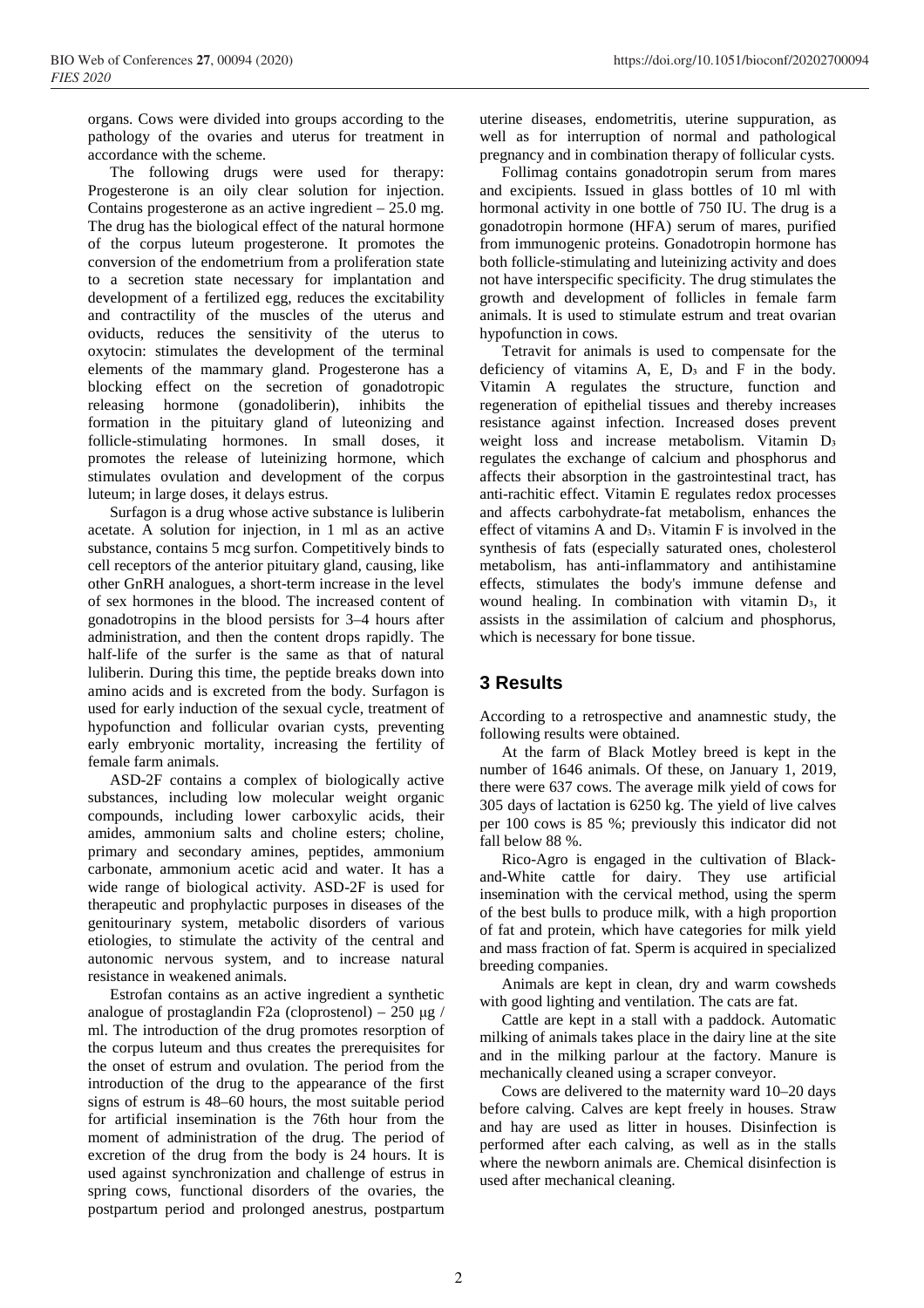Calves are kept together with their mother for up to two days. Milking is carried out using a machine in a milk line.

In summer, calves are kept in separate houses with walking paths. Animals are kept in this room for 20 to 30 days, and then moved to another room, where animals are kept for up to 6 months. Dairy calves older than 10 days are fed from buckets. In winter, calves are kept in group cells of 5–6 animals each. Garbage and manure are cleaned manually every day.

Animals up to 6 months old are kept in cells in groups of 10–15 animals each. Feeding is carried out twice a day in group feeders – a substitute for whole milk, concentrates, hay and chalk are freely available; from 3–4 months, silage is added to the diet. Next to the calf, there is a walking farm where passive physical exercises are performed. The main animals up to 6 months old move, but in winter they do not become physically active every day, because not all animals can be driven out every day in the enclosures. New-born animals receive passive movement daily.

Silage feeding is used; feeding is distributed by a mixer. Protein-mineral-vitamin-premix, additives, as well as preparations of selenium and Kayoda are also used, since the Udmurt Republic is located in a biogeochemical zone with insufficient selenium and iodine in soils and water. Feeding in winter is done twice a day. The total nutritional value of feed for dairy cows averages 21.7 feed units. In the summer grazing season, the diet of dairy cows includes: green mass, concentrates, salt and additives. For every liter of milk, 0.2 kg of concentrate is added to the cows. Individual drinking troughs are used for drinking. Chemical analysis of the feed gave the following results: hay and silage of the 1st, 2nd class, hay layer of the 2nd class.

In connection with increasing the productivity of animals, problems with the reproductive ability of cows begin. This is evidenced by the annual decrease in calf yield. It is also worth noting, there is a sharp jump in the disposal of cows from 10–12 to 15 %.

Gynaecological diseases are one of the common causes of cows dropping out of the herd for several years, they are responsible for almost a third of all causes.

A significant number of cows are prone to ovarian disease. Sick animals of different ages.

|                     | 2015  | 2016  | 2017  | 2018  | 2019  |  |  |
|---------------------|-------|-------|-------|-------|-------|--|--|
| Gynecological       | 277   | 298   | 302   | 372   | 390   |  |  |
| patients, total,    | (100) | (100) | (100) | (100) | (100) |  |  |
| heads $(\%):$       |       |       |       |       |       |  |  |
| Including           |       |       |       |       |       |  |  |
| Endometritis.       | 79    | 85    | 91    | 107   | 108   |  |  |
| heads $(\%)$        | (28)  | (29)  | (30)  | (29)  | (28)  |  |  |
| Placenta retention, | 71    | 74    | 79    | 98    | 91    |  |  |
| heads $(\%)$        | (26)  | (25)  | (26)  | (26)  | (23)  |  |  |
| Ovarian disease,    | 94    | 99    | 95    | 124   | 142   |  |  |
| heads $(\%)$        | (34)  | (33)  | (32)  | (33)  | (36)  |  |  |
| Other               | 33    | 40    | 37    | 43    | 49    |  |  |
| gynaecological      | (12)  | (13)  | (12)  | (12)  | (13)  |  |  |
| diseases.           |       |       |       |       |       |  |  |
| heads $(\%)$        |       |       |       |       |       |  |  |

According to table 1, the annual growth of ovarian disease is visible. They occupy a third of all other gynaecological diseases. The most common diseases of the ovaries are ovarian hypofunction and follicular cysts (Table 2).

**Table 2.** Ovarian Disease Diagnostic Results

| Ovarian disease           |    |    |    |    | 2015 2016 2017 2018 2019 |
|---------------------------|----|----|----|----|--------------------------|
| follicular cyst, heads    | 28 | 31 | 29 | 37 | 40                       |
| luteal cyst, heads        | 13 | 16 |    | 20 | 21                       |
| Hypofunction, heads       | 26 | 25 | 26 | 38 | 46                       |
| Atrophy, heads            |    |    |    | 3  | 3                        |
| persistent corpus luteum, | 21 | 26 | 19 | 26 | 32                       |
| heads                     |    |    |    |    |                          |

The main etiological factors that provoked the development of ovarian hypofunction are the lack of exercise in the postpartum period, and its incomplete provision, especially in the winter – stall period, as well as intensive exploitation of animals [1].

The exercise has a positive effect on the cardiovascular, respiratory, digestive, sexual and musculoskeletal systems of cows. In conditions of physical inactivity, most animals after childbirth remain with impaired sexual function and infertile [2].

According to a clinical study of animals, the following observations were made on the first day after calving: of the experimental 24 cows calving in September 2019. 11 cows left their placenta without using drugs 9 hours after calving, in 6 cows the placenta fell after applying 2 ml of estrofan during 30 minutes after the injection, the remaining 7 cows recorded a retention of the placenta despite the use of prostaglandins.

Based on these results, we can say that with the use of estrofan 9 hours after calving, you can increase the excretion of the placenta by 25 %.

A rectal examination at 10, 20, 30, 60 days after calving revealed changes in the uterus in the observed cows.

**Table 3.** Results of rectal examination of cows after calving

| identified disease               |    |    | observation day |               |  |
|----------------------------------|----|----|-----------------|---------------|--|
|                                  | 10 | 20 | 30              | 60            |  |
| Purulent endometritis, heads     |    |    |                 |               |  |
| Catarrhal purulent endometritis, |    | 6  |                 |               |  |
| heads                            |    |    |                 |               |  |
| Uterine Subinvolution, heads     |    | 10 |                 |               |  |
| Uterine atony, heads             |    | 6  |                 | $\mathcal{R}$ |  |
| Norm, heads                      |    | っ  | 12              | 21            |  |

Having examined table 3, we can conclude that by the 60th day after calving, 86 % of the cows are ready for insemination according to the state of the uterus at this stage, but do not forget about the condition of the ovaries, which undergo significant changes during the recovery period after calving. So, having examined the data of obstetric-gynaecological medical examination, on the 30th and 60th day after calving, the results shown in Table 4 were obtained.

Comprehensively observing the restoration of the genital organs of a cow after calving, 12 heads were deemed ready for full-fledged estrum and fruitful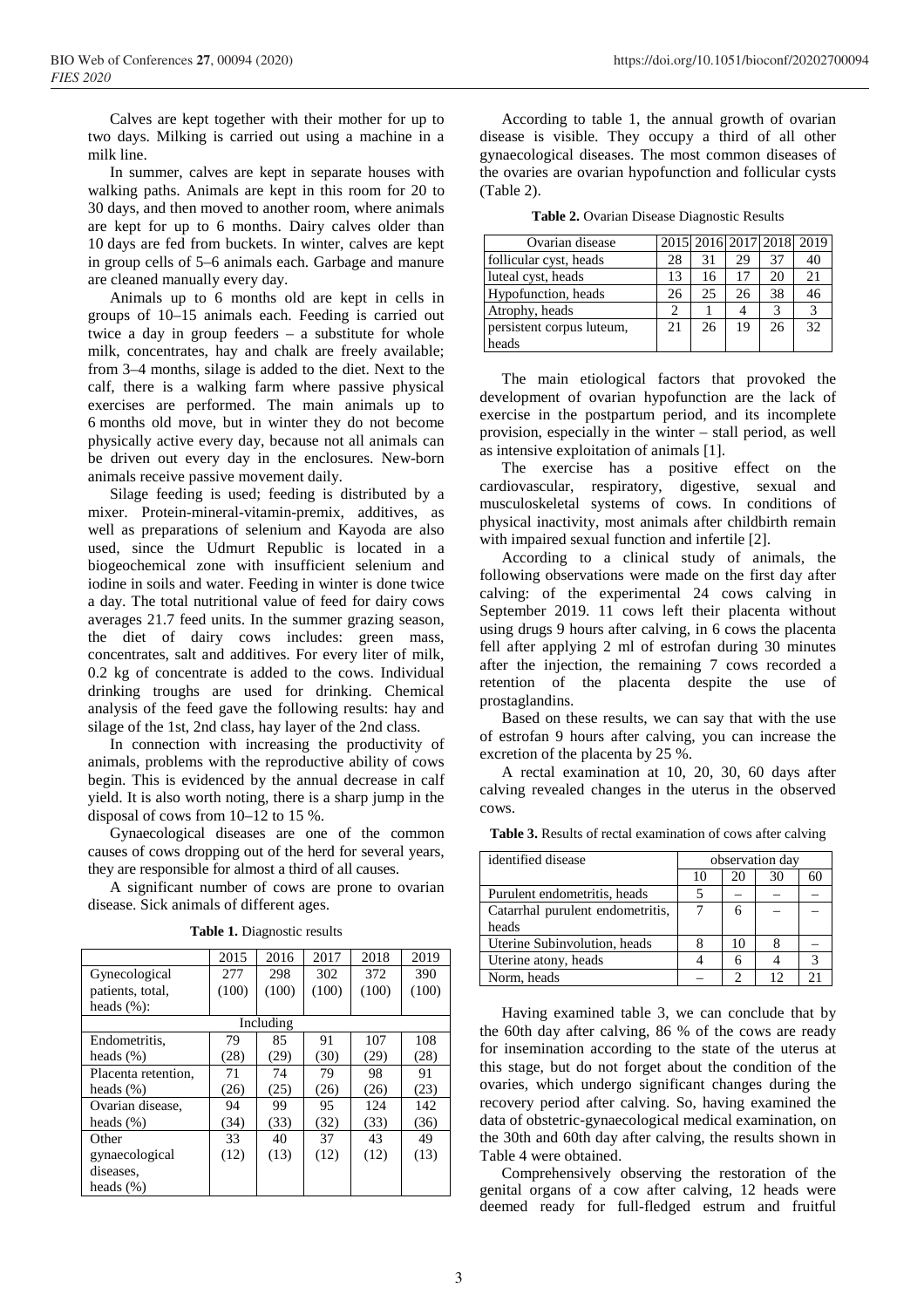insemination, respectively, they are being closely monitored. This is 50 %. The remaining cows need immediate treatment.

Hypofunction of the ovaries is accompanied by significant changes in the hormonal status of the female body. In animals, anaphrodisia is clinically manifested. A rectal examination establishes a decrease in the size of the ovaries. In heifers, they sometimes reach the size of a pea, i.e. their atrophy takes place [2].

**Table 4.** A diagnostic study of the condition of the ovaries in cows on days 30 and 60 after calving

| ovarian condition         | observation day after calving |    |
|---------------------------|-------------------------------|----|
|                           | 30                            | 60 |
| Hypofunction:             | 2                             |    |
| one ovary, heads          |                               |    |
| Hypofunction:             |                               | 2  |
| two ovaries, heads        |                               |    |
| Atrophy, heads            |                               |    |
| Persistent corpus luteum, |                               |    |
| heads                     |                               |    |
| Luteal cyst, heads        |                               |    |
| Follicular cyst, heads    |                               |    |
| Norm, heads               | 13                            | 12 |

Cows with hypofunction only on one ovary, in the presence of active estrum with vivid manifestations of all its stages, can also be inseminated without the intervention of hormonal drugs. However, cows that had hypofunction of one ovary and did not come to estrum, as well as cows that had hypofunction of two ovaries and their atrophy, needed immediate treatment.

Therefore, it was noticed that cows with ovarian hypofunction had the highest milk yield, over 35–40 litres per day, as well as low body condition. In this regard, we can conclude that highly productive cows with a low body mass index are more likely to experience ovarian disease.

Because most often ovarian hypofunction is accompanied by uterine atony, we needed to use reducing drugs to restore the uterus more quickly. Therefore, the scheme must be supplemented with a complex of drugs that reduce the uterine myometrium and restore ovarian function. So, as a reducing drug, we used Metrilong, containing propranolol in its composition. It was administered once on the first day of therapy.

**Table 5.** Scheme No. 1 for the restoration of ovarian function in cows

| therapy | pharmacological agent |                 |  |  |
|---------|-----------------------|-----------------|--|--|
| day     | Progesterone, 4 ml    | Surfagon, 5 ml, |  |  |
|         |                       |                 |  |  |
| 2       | $^{+}$                |                 |  |  |
| 3       |                       |                 |  |  |
|         |                       |                 |  |  |
| 5       |                       |                 |  |  |
| 6       |                       |                 |  |  |
|         |                       |                 |  |  |
|         |                       |                 |  |  |
|         |                       |                 |  |  |
| 10      |                       |                 |  |  |

| <b>Table 6.</b> Scheme No. 2 for the restoration of ovarian function |
|----------------------------------------------------------------------|
| 11 COWS                                                              |

| therapy | pharmacological agent |                        |  |  |  |  |  |
|---------|-----------------------|------------------------|--|--|--|--|--|
| day     | Surfagon, 5 ml        | ASD-2, 1 ml tetravit 9 |  |  |  |  |  |
|         |                       | ml                     |  |  |  |  |  |
|         | $^{+}$                | $^{+}$                 |  |  |  |  |  |
| 2       |                       |                        |  |  |  |  |  |
| 3       | $^{+}$                | $^{+}$                 |  |  |  |  |  |
|         |                       |                        |  |  |  |  |  |
| 5       |                       | $^{+}$                 |  |  |  |  |  |
| 6       |                       |                        |  |  |  |  |  |
|         |                       |                        |  |  |  |  |  |
| 8       |                       |                        |  |  |  |  |  |
| 9       |                       |                        |  |  |  |  |  |
|         |                       |                        |  |  |  |  |  |

**Table 7.** Scheme No. 3 for the restoration of ovarian function in cows

| Therapy | Pharmaceutical  |                |            |
|---------|-----------------|----------------|------------|
| day     | Surfagon,       | Estrofan,      | Follimag,  |
|         | 5 <sub>ml</sub> | $2 \text{ ml}$ | 1000, 1 ml |
|         | $^{+}$          |                |            |
| 2       | $^{+}$          |                |            |
| 3       |                 |                |            |
|         | $^{+}$          |                |            |
| 5       |                 |                |            |
| 6       |                 | $^{+}$         |            |
|         |                 |                |            |
| 8       |                 |                |            |
| 9       |                 |                |            |
| 10      |                 |                |            |

Based on the experimental data, one can observe the time of arrival of cows in the estrum. When analyzing these data, it turned out that the ovarian therapy had the highest quality effect on the 2nd group of cows, in which the 2nd scheme was used, which included drugs such as surphagon and an emulsion from ASD-2 and tetravita. According to this scheme, 100 % of the cows came into estrum. At the same time, the gap between days was the shortest from 5 to 12 days, and on average 7–8 days.

We would also like to note the good results obtained when using scheme 1, in which progesterone and surphagon were used  $-87%$  of cows that came into estrum. In this scheme, the earliest occurrence in estrum for 4 days was observed for a cow 1.4, and the average rate for cows who came into estrum was 8.2 days. At the same time, there is a large and uneven variation in the period of starting the estrum, from 4 to 13 days. Therapy according to the 3rd scheme was less successful than the others, due to the its resulting in only 66 % of cows in estrum. We would also like to note the late arrival in estrum on average 9.8 days. The positive side of this scheme is a small variation in the days of coming to the hunt for 8–14 days.

2 months after the stimulation, we can conclude that the second scheme of stimulation of the sexual cycles in cows is most effective, since the highest rate of pregnant cows is 6 out of 8, which corresponds to 75 %. I would also like to note 100 % arrival in estrum. According to the results of Scheme 1, half of the cows inseminated once after the simulation, 2 cows re-entered the estrum, and one cow did not. Indicators of 3 stimulation schemes